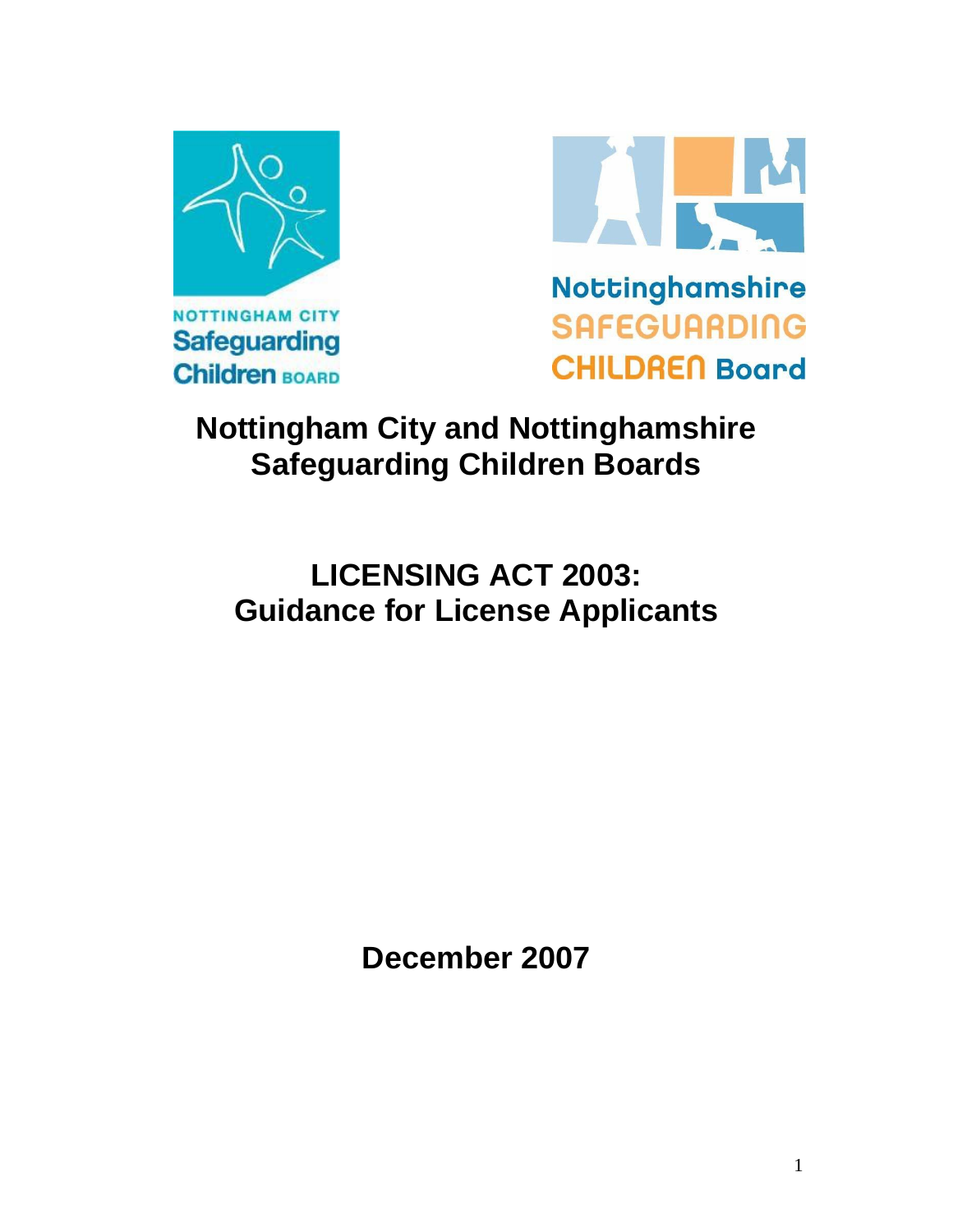#### **SAFEGUARDING CHILDREN LICENSING ISSUES**

#### **Introduction**

One of the key objectives of The Licensing Act 2003 is 'The Protection of Children from Harm'. Nottingham City Safeguarding Children Board and Nottinghamshire Safeguarding Children Board are both Responsible Authorities under the Licensing Act 2003. In this capacity we are required to ensure that decisions about licensing are taken with due regard to the need to safeguard and promote the welfare of children. The Boards are committed to working in partnership with other local authority partners, organisations and businesses.

This guidance has been produced for individuals and companies that are making an application for any form of license.

#### **Who are the Safeguarding Children Boards**

Nottingham City Safeguarding Children Board and Nottinghamshire Safeguarding Children Board are responsible for leading on matters relating to safeguarding children in Nottinghamshire. Our work is about safeguarding children in all situations and not just in pubs, clubs and other licensed premises.

Membership is made up of professionals from a range of organisations such as the Police, the City Council, the Health Service, the Probation Service and voluntary organisations.

#### **What is safeguarding children?**

In recent years the approach towards protecting children has broadened, becoming more inclusive of a wide variety of factors, which could potentially put vulnerable children at risk.

Everyone who comes into contact with children and families in their everyday work has a duty to safeguard children. Good practice already exists within the leisure and entertainment industry and some licensees are playing their part by recognising and fulfilling social responsibilities.

Safeguarding children is everyone's business**.** However safeguarding children does not only mean protecting them from physical harm – it also includes psychological, emotional and moral harm. Where there is a risk to children, measures should be taken to ensure their safety and well being

#### **What licensees should do to safeguard children**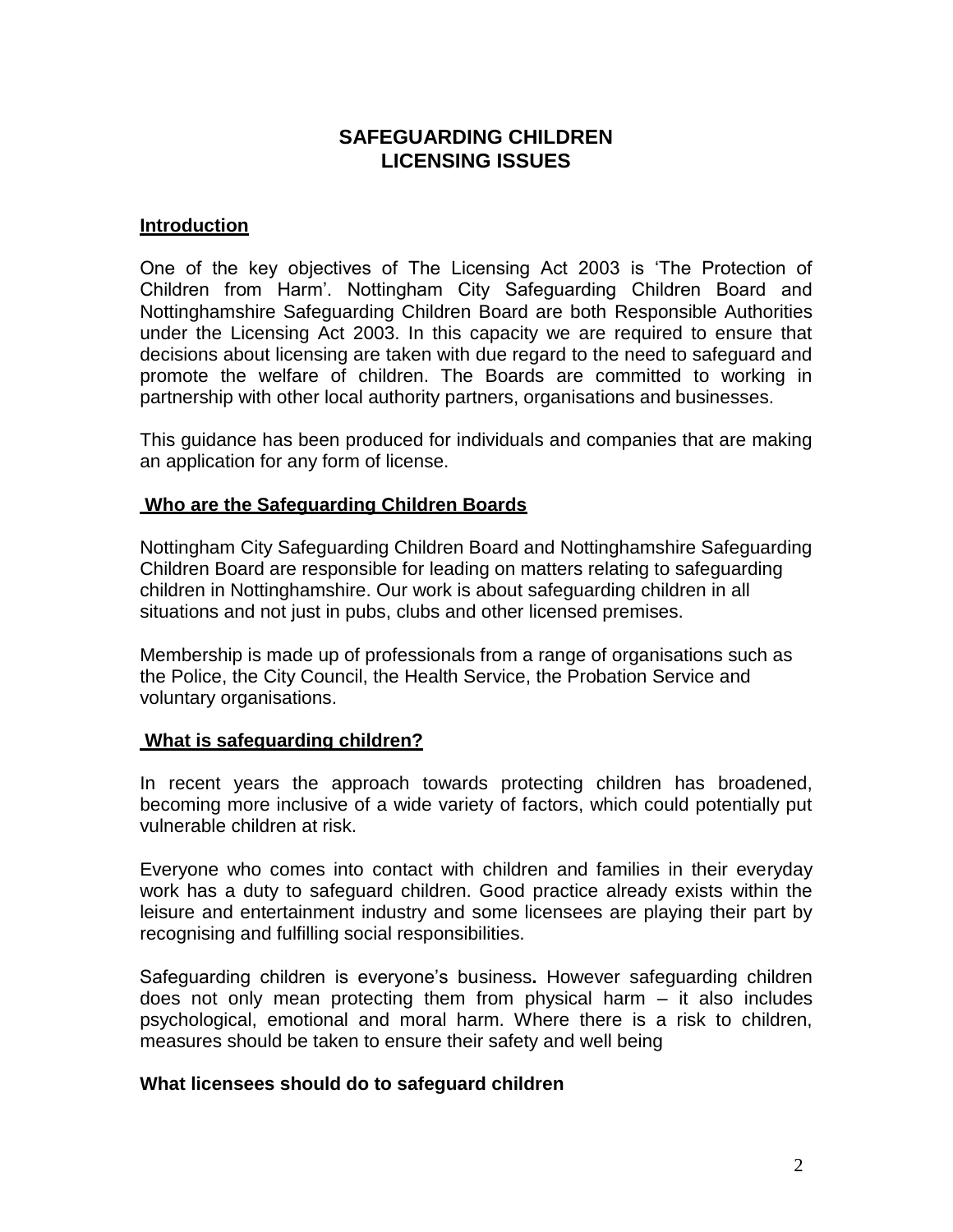In order to make the necessary safeguarding arrangements you will need to consider what risks could arise to children at your premises/event and ensure that proper and adequate safeguarding measures are in place. It is important that other staff are aware of these measures and prepared to take necessary action.

The potential risk to children and young people will vary, depending on the type of licensable activity taking place. The following is a list of examples of potential risks and control measures to be considered by licensees in order to safeguard children (please note: this list is not exhaustive). These key points should help you to understand in what ways you can produce an operating schedule to safeguard children. It is important to include any staff or performers under the age of 18 in the safeguarding measures you use.

| Potential risk factor within the                                            | <b>Control measures to be taken</b>                                                                                                                                                                                                                                                                                                                                                                                                                                           |
|-----------------------------------------------------------------------------|-------------------------------------------------------------------------------------------------------------------------------------------------------------------------------------------------------------------------------------------------------------------------------------------------------------------------------------------------------------------------------------------------------------------------------------------------------------------------------|
| licenses environment/activity                                               |                                                                                                                                                                                                                                                                                                                                                                                                                                                                               |
|                                                                             | <b>Staffing issues</b>                                                                                                                                                                                                                                                                                                                                                                                                                                                        |
| Inappropriate staff working with<br>or coming into contact with<br>children | Use safe recruitment practices:<br>ensure that you verify the<br>identity of applicants to posts<br>you are appointing to<br>always request and follow up<br>references in writing (and if<br>possible confirm written<br>references with the referee by<br>telephone)<br>always obtain a Criminal<br>$\bullet$<br>Records Bureau check and<br>clearance prior to appointment<br>particularly where the post<br>requires significant access to<br>children/vulnerable persons |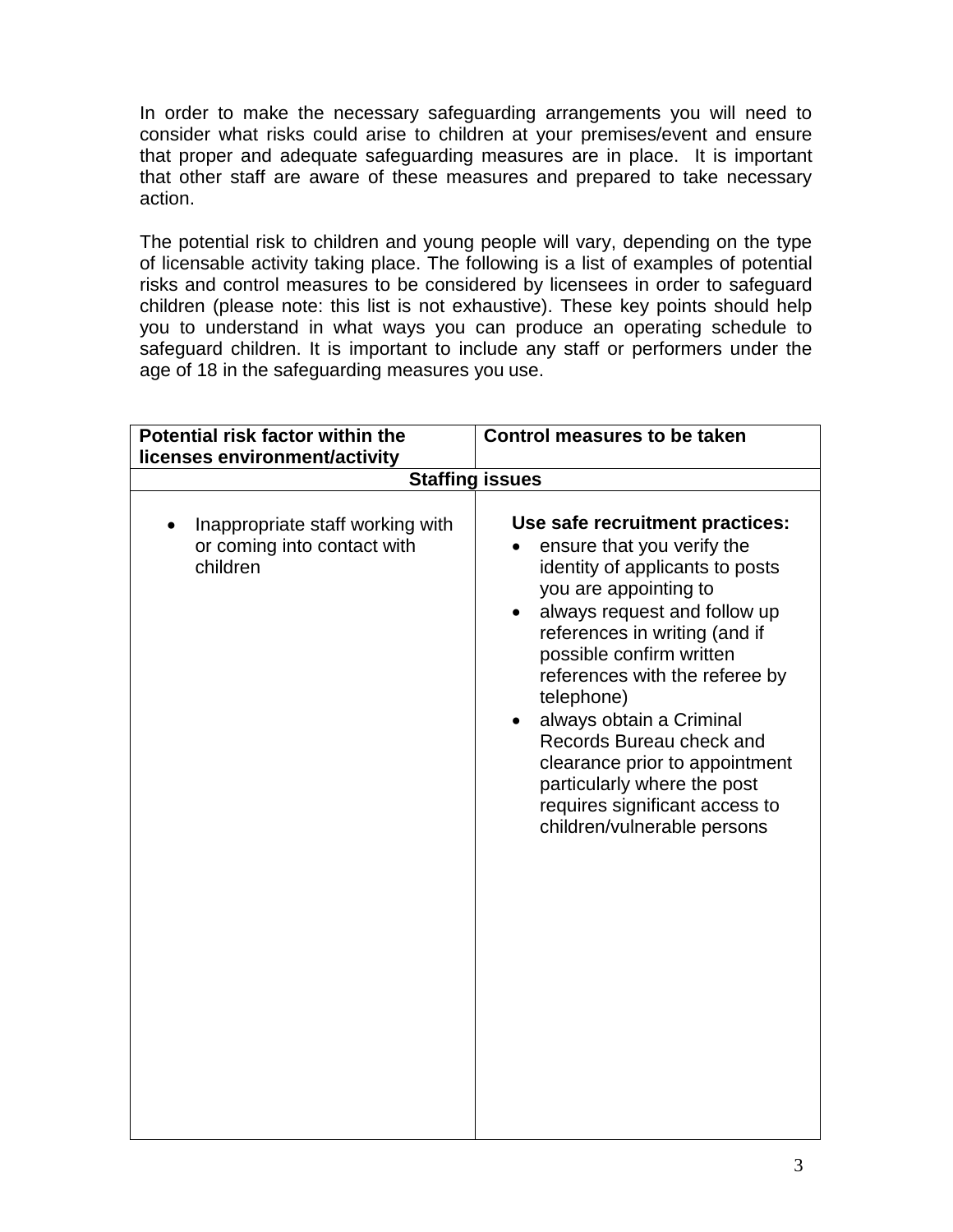| Staff lacking awareness of<br>$\bullet$ | Raise awareness/training                                        |
|-----------------------------------------|-----------------------------------------------------------------|
| safeguarding issues                     | Ensure that staff are aware of                                  |
|                                         | the control measures stated in                                  |
|                                         | the Operating Schedule, that                                    |
|                                         | they are aware of their                                         |
|                                         | responsibilities and able to carry                              |
|                                         | them out.                                                       |
|                                         | Produce your own company<br>$\bullet$                           |
|                                         | <b>Child Protection Policy</b>                                  |
|                                         | Provide safeguarding training to                                |
|                                         | all staff members                                               |
|                                         | Ensure that staff are vigilant and                              |
|                                         | are able to take appropriate                                    |
|                                         | action if they become aware of a                                |
|                                         | potential risk, e.g. if children are<br>observed in the care or |
|                                         | presence of adults who are                                      |
|                                         | drunk and/or behaving                                           |
|                                         | inappropriately Such concerns                                   |
|                                         | should be reported to the police                                |
|                                         | and/or social care (see below).                                 |
|                                         | Identify a member of staff as the                               |
|                                         | designated lead person on                                       |
|                                         | safeguarding issues (this is                                    |
|                                         | particularly useful in businesses                               |
|                                         | that have a high turnover of                                    |
|                                         | employees)                                                      |
|                                         | This person should have a basic                                 |
|                                         | awareness of child protection                                   |
|                                         | issues and local arrangements                                   |
|                                         | for safeguarding children                                       |
|                                         | And,<br>would advise other staff that have                      |
|                                         | concerns.                                                       |
|                                         | This person would also ensure<br>$\bullet$                      |
|                                         | that safeguarding measures are                                  |
|                                         | implemented and monitored                                       |
|                                         | and, if necessary, improved.                                    |
|                                         | This person could also be                                       |
|                                         | responsible for training other                                  |
|                                         | staff about safeguarding children                               |
|                                         | (e.g. as a standard part of the                                 |
|                                         | induction program for new staff).                               |
|                                         |                                                                 |
|                                         |                                                                 |
|                                         |                                                                 |
|                                         |                                                                 |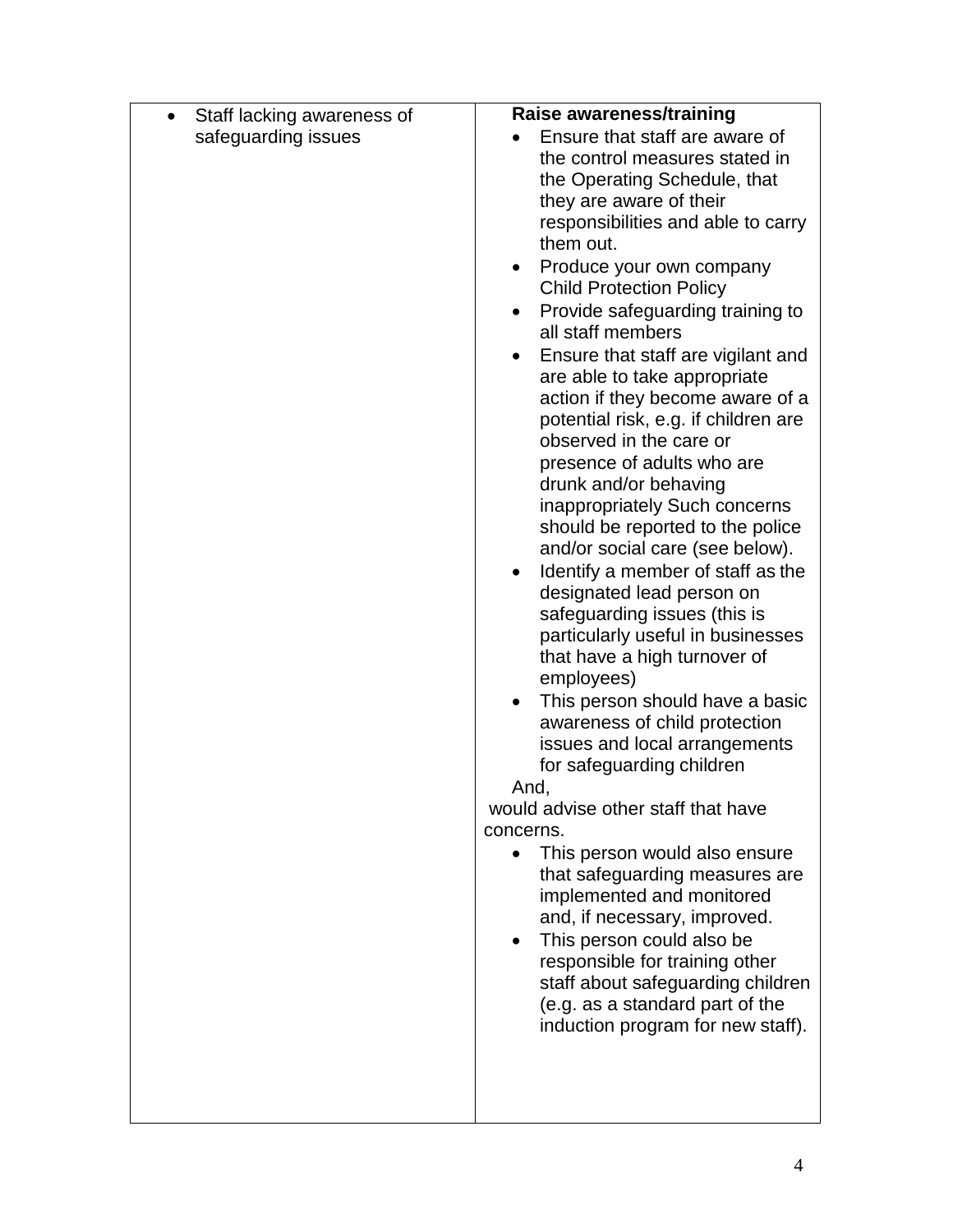| Staff and members of the public<br>$\bullet$<br>unable to readily identify<br>appropriate staff when a<br>safeguarding concern arises                                                                                                               | Provide staff with uniforms or<br>$\bullet$<br>badges so that they are easily<br>identifiable as staff that can be<br>approached by children, or<br>parents/carers for assistance.<br>These staff should be<br>$\bullet$<br>identifiable as the appropriate<br>person to take necessary action<br>and who can be expected to<br>reliably observe, monitor and<br>ensure that children are not<br>exposed to risk.                                                                                                                                                                                                                                                    |
|-----------------------------------------------------------------------------------------------------------------------------------------------------------------------------------------------------------------------------------------------------|----------------------------------------------------------------------------------------------------------------------------------------------------------------------------------------------------------------------------------------------------------------------------------------------------------------------------------------------------------------------------------------------------------------------------------------------------------------------------------------------------------------------------------------------------------------------------------------------------------------------------------------------------------------------|
| Staff too busy to monitor<br>children's activities                                                                                                                                                                                                  | Ensure adequate staffing levels<br>$\bullet$<br>during activities where staff are<br>directly responsible for the<br>supervision of children's<br>activities.<br>It is good practice to have a<br>$\bullet$<br>minimum staff/child ratio of 1 to<br>3 where the children are under<br>the age of 2 years; of 1 to 4<br>where the children are aged 2 to<br>3 years; and 1 to 8 where the<br>children are aged between 3<br>and 7 years.<br>It is advisable to have at least 2<br>staff available to supervise, one<br>of which should be trained in<br>first aid.<br>Ensure that staff prioritise<br>safeguarding measures and are<br>committed to their enforcement |
|                                                                                                                                                                                                                                                     | <b>Premises/Events issues</b>                                                                                                                                                                                                                                                                                                                                                                                                                                                                                                                                                                                                                                        |
| Children who are out of sight or<br>care of their parent/carer, come<br>into contact with strangers or<br>may be exposed to undesirable<br>influences, or are removed or<br>remove themselves from the<br>appropriate area of the<br>premises/event | Ensure that children are<br>confined to the environs of the<br>premises/event<br>Staff should be vigilant to<br>prevent children consuming<br>unfinished alcohol left on tables<br>etc<br>Restrict access to gaming<br>machines or to the Internet to                                                                                                                                                                                                                                                                                                                                                                                                                |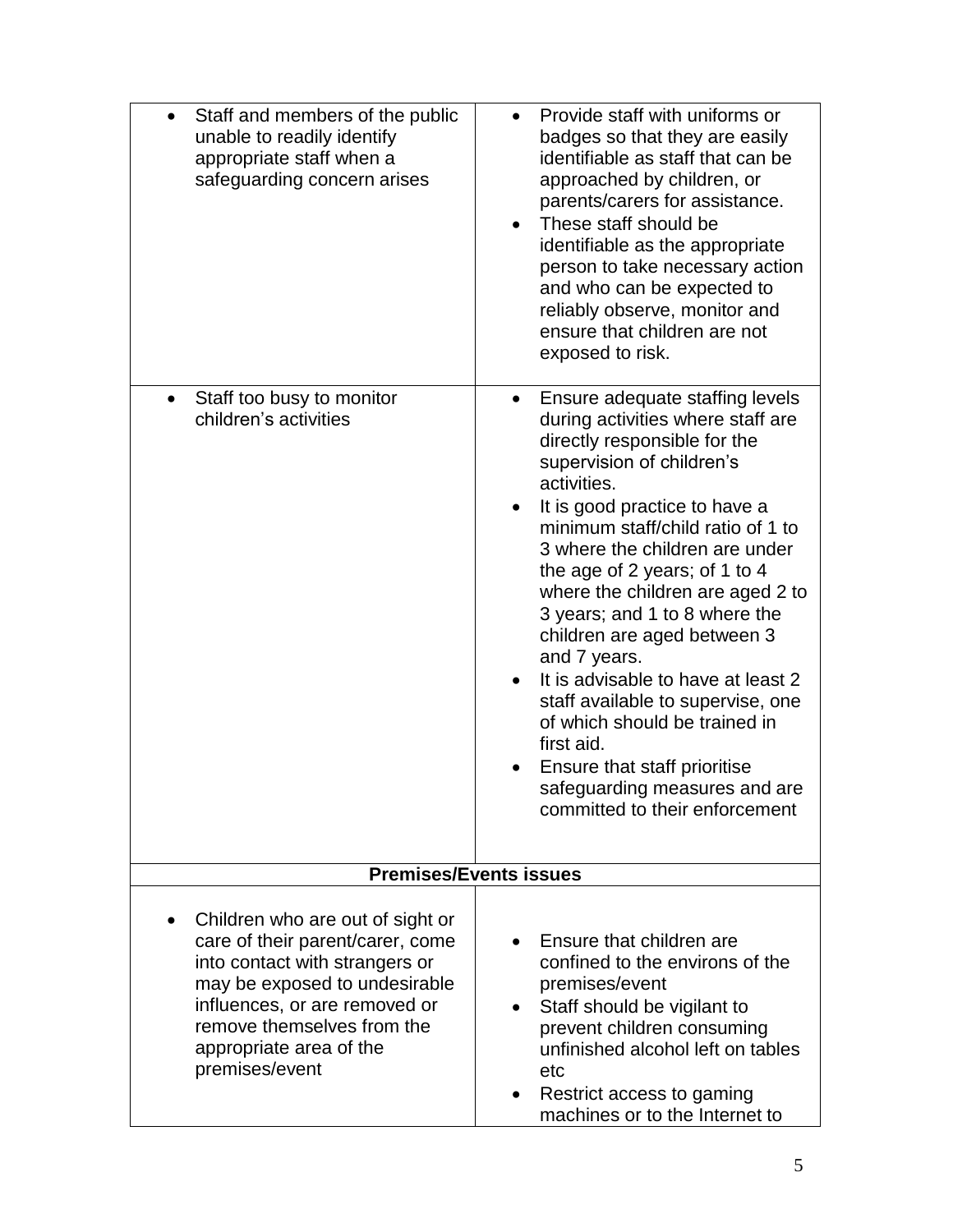|                                                              | over 18's or use control software<br>to prevent children's access to<br>adult websites<br>Ensure that areas where<br>children are not allowed are<br>clearly marked and that signs<br>indicating this are displayed.<br>Specify areas, activities and<br>times or sessions that are family<br>friendly and welcome children<br>Operate requirements that<br>require that children under a<br>certain age must be<br>accompanied by an adult                                                                                                       |
|--------------------------------------------------------------|---------------------------------------------------------------------------------------------------------------------------------------------------------------------------------------------------------------------------------------------------------------------------------------------------------------------------------------------------------------------------------------------------------------------------------------------------------------------------------------------------------------------------------------------------|
| Children exposed to unsuitable<br>$\bullet$<br>entertainment | Do not allow children access to<br>$\bullet$<br>the entire premises;<br>Restrict the times or areas<br>where unsuitable entertainment/<br>activity may be taking place (an<br>example of unsuitable<br>entertainment/activity is<br>gambling, sexual entertainment<br>such as lap dancing,<br>performances involving nudity/<br>adult entertainment, piercing or<br>tattooing events or where<br>certain types of live music<br>suggest exposure to obscenity<br>violence or drug use                                                             |
| Children exposed to unsuitable<br>viewing material           | Ensure that television, video/<br>DVD, display screens are<br>suitably separate from children's<br>areas; e.g. they could be<br>screened off so that children<br>cannot see, or sound-proofed so<br>they are unable hear unsuitable<br>material.<br>At cinemas or other places<br>$\bullet$<br>where films are presented, the<br>classification restrictions relating<br>to the film as set out by the<br><b>British Board of Film</b><br>Classification should be clearly<br>and prominently displayed and<br>admission rules strictly enforced. |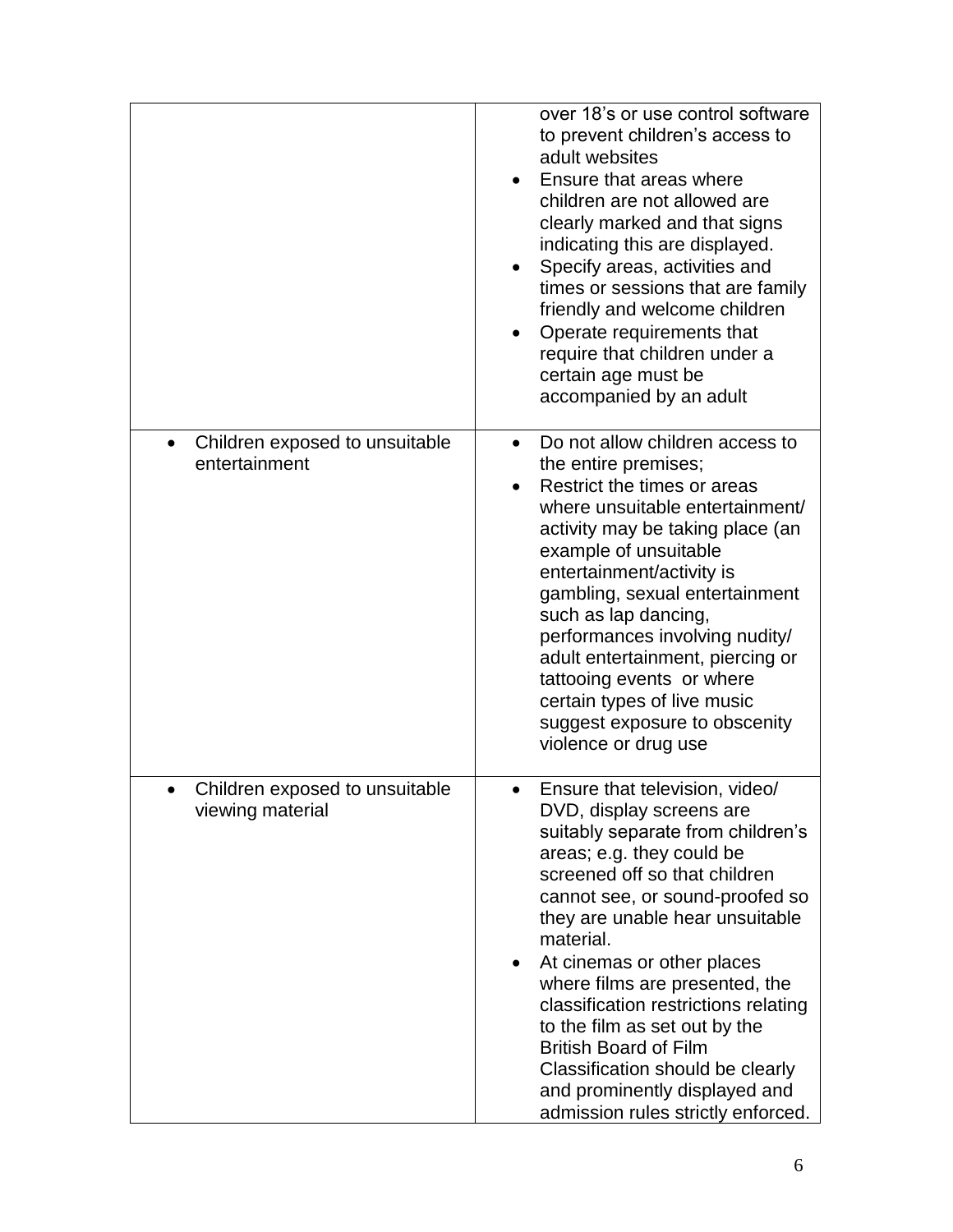| Children under the age of 16<br>$\bullet$<br>gaining admission to licensed<br>premises that are primarily or<br>exclusively a drinking<br>establishment or are intended<br>generally for adult use | Ensure that staff are trained and<br>vigilant and that they screen<br>rigorously for under age<br>admission.<br>Staff to request proof of age and<br>$\bullet$<br>accept only legitimate proof (egg<br>passport, photo driving license,<br>photo student card or<br>identification approved by the<br>PASS Accreditation System).                                                                                                                                                                                                                                                                                 |
|----------------------------------------------------------------------------------------------------------------------------------------------------------------------------------------------------|-------------------------------------------------------------------------------------------------------------------------------------------------------------------------------------------------------------------------------------------------------------------------------------------------------------------------------------------------------------------------------------------------------------------------------------------------------------------------------------------------------------------------------------------------------------------------------------------------------------------|
| Premises prone to violent<br>incidents or that attract<br>undesirable adults or have<br>problems with adults 'grooming'<br>children                                                                | Use CCTV to monitor activity at<br>$\bullet$<br>the premises<br>Train door staff and security staff<br>$\bullet$<br>to be observant and aware and<br>ensure that they take necessary<br>action to remove risks to<br>children                                                                                                                                                                                                                                                                                                                                                                                     |
|                                                                                                                                                                                                    | Safeguarding children who are taking part in performances/events                                                                                                                                                                                                                                                                                                                                                                                                                                                                                                                                                  |
| An emergency incident occurs<br>during a performance/event                                                                                                                                         | Ensure that the staff/child ratio is<br>adequate<br>Ensure that responsible adults<br>$\bullet$<br>and children are made aware of<br>evacuation procedures prior to<br>the performance/event<br>Ensure that a register of children<br>participating in the<br>performance/event is kept so<br>that all children are accounted<br>for<br>In cases where children are<br>mobile between locations/areas<br>of a premises/event ensure that<br>adequate measures are taken to<br>supervise their transition<br>between areas to prevent them<br>wandering off or becoming<br>vulnerable to undesirable<br>influences |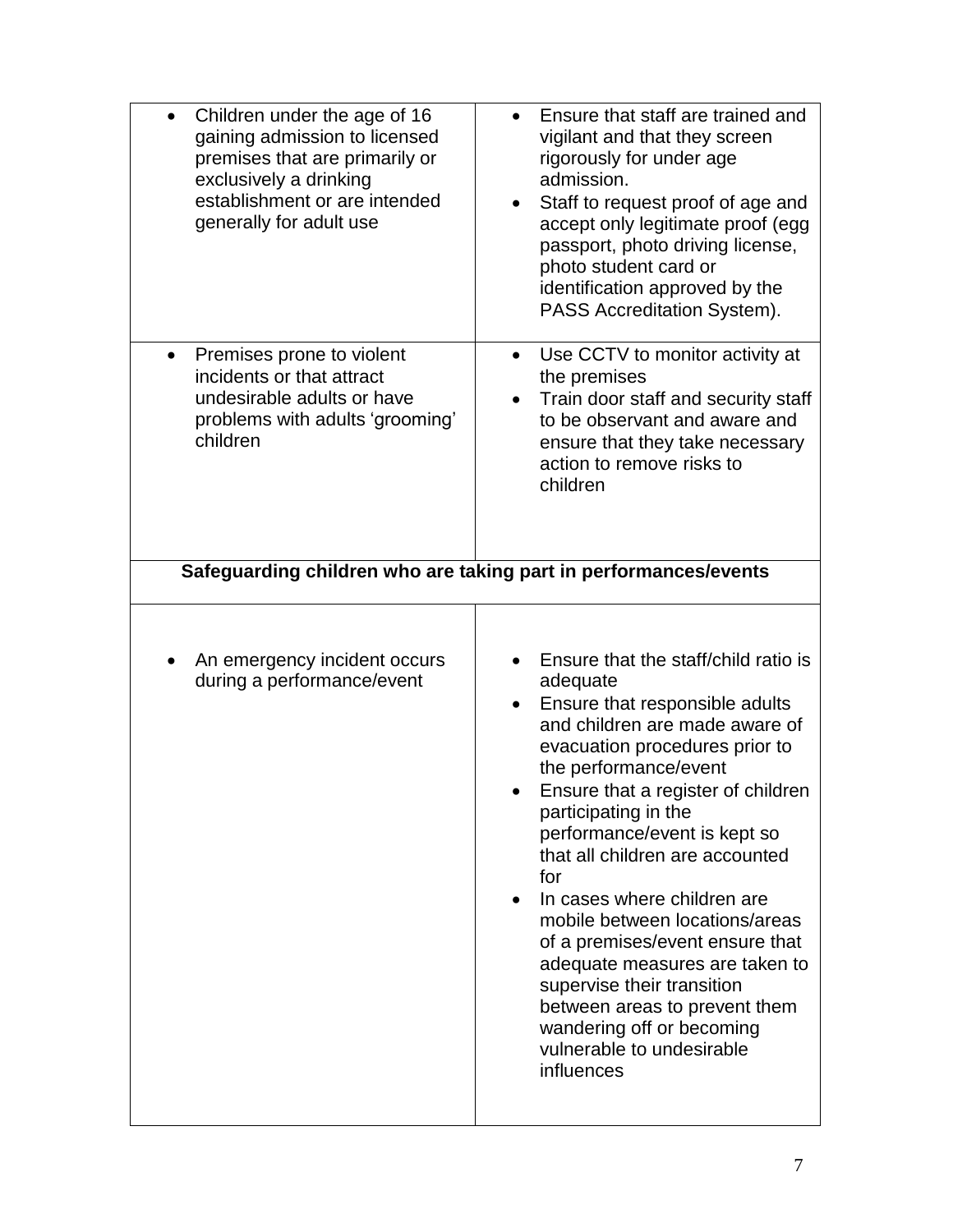| <b>Issues related to children's health</b>                                   |                                                                                                                                                                                                                                                                                                                                   |
|------------------------------------------------------------------------------|-----------------------------------------------------------------------------------------------------------------------------------------------------------------------------------------------------------------------------------------------------------------------------------------------------------------------------------|
| (please also consult Health and Safety codes<br>of practice for guidance)    |                                                                                                                                                                                                                                                                                                                                   |
| The performance/event/<br>$\bullet$<br>entertainment uses special<br>effects | Signage should be prominently<br>displayed warning that special<br>effects are included and if<br>possible state what the special<br>effects are. (Some special<br>effects, such as dry ice, could be<br>a potential risk for a child with<br>asthma; strobe lighting could be<br>a potential risk for a child with<br>epilepsy.) |

#### **Children Purchasing Alcohol**

The Boards believe that the purchase of alcohol by children can have a significant detrimental impact on their welfare.

Research conducted on behalf of the Scottish Executive in 2003 focussed on the implications for young people, and more broadly on society, of young people purchasing alcohol.

- Those who had purchased alcohol were more likely to drink more frequently. 42% of alcohol *buyers* drank on a weekly basis compared to 8% of *non-buyers*
- Many respondents had also experienced the adverse effects of drinking alcohol. 49% could not remember some of things they had done on at least one occasion, and 46% reported being drunk at least once in the last year.
- Purchasing alcohol was also found to be strongly related to involvement in delinquent behaviour and, further, was a better predictor of delinquent behaviour than *frequency* of drinking.

#### [\(www.scotland.gov.uk/Publications/2003/02/16298/17683#2\)#](http://www.scotland.gov.uk/Publications/2003/02/16298/17683#2)%23)

Nationally about 1,000 under 15's are admitted to hospital each year with alcohol poisoning. Alcohol not only impacts on the physical health of an individual but heavy drinking can contribute to anxiety and depression or uncover a predisposition to a psychiatric disorder or psychosis.

In its Alcohol Harm Reduction Strategy the government identifies a range of harmful impacts on children and young people associated with alcohol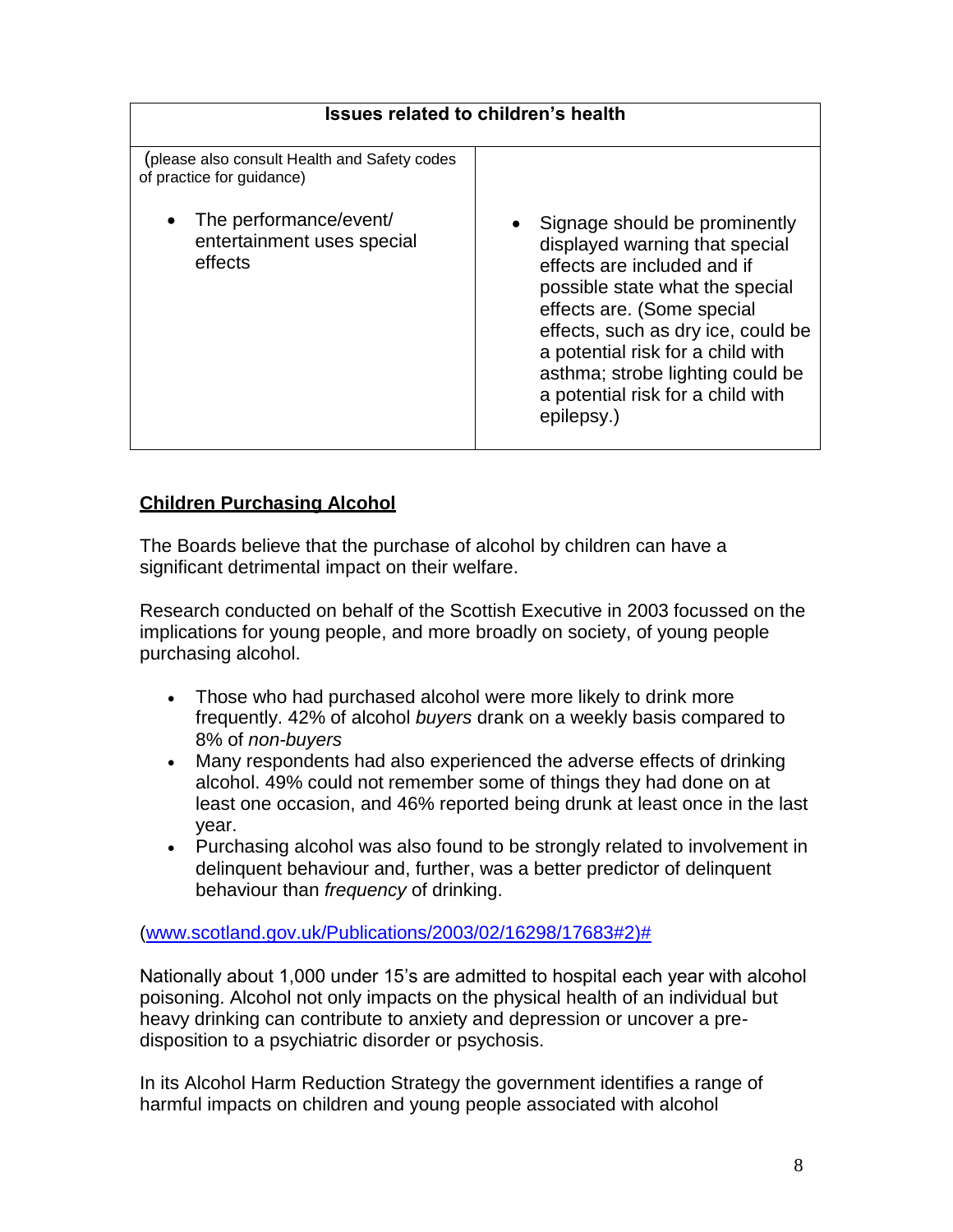consumption. These include an increase in alcohol-related crime, schoolexclusion and unsafe sexual activity.

This view is supported by government a recent government document, entitled Safe. Sensible. Social the next steps in the National Alcohol Strategy, reviews progress since the publication of the Alcohol Harm Reduction Strategy for England. In this it is noted that since 2001, the number of young people aged 11– 15 who drink alcohol appears to have reduced. However, overall those who do consume alcohol are drinking more and more often, with higher levels of alcohol consumption being associated with a range of high-risk behaviours including unprotected sex and offending. Young people under 18 who drink alcohol are identified as being one of the groups who form the minority of drinkers who cause or experience the most harm to themselves, their communities and their families

#### [\(www.dh.gov.uk/en/Publicationsandstatistics/Publications/PublicationsPolicyAnd](http://www.dh.gov.uk/en/Publicationsandstatistics/Publications/PublicationsPolicyAndGuidance/DH_075218) [Guidance/DH\\_075218\)](http://www.dh.gov.uk/en/Publicationsandstatistics/Publications/PublicationsPolicyAndGuidance/DH_075218)

The Violent Crime Reduction Act 2006 inserts a new offence into the Licensing Act 2003.This offence is committed if on three or more different occasions in a period of three consecutive months, alcohol is unlawfully sold on the same licensed premises to a person aged under 18. The new offence is committed by the person who, on the occasion of each unlawful sale, was a person, or one of the persons, holding the premises licence for the premises, or a person, or one of the persons, who is the premises user and gave the temporary event notice authorising licensable activities at the premises. The penalty for the new offence on summary conviction will be a fine not exceeding £10,000 and, where the offender is a premises licence holder, the premises licence could be suspended for up to three months insofar as it authorises the sale of alcohol.

#### **The Impact on children of parental alcohol misuse**

Parental alcohol misuse can have a significant impact on children. Up to 1.3 million children in the UK are affected by parental alcohol problems. Five times as many children could be affected by parental alcohol problems as by parental drug misuse. Around one third (360,000) of all domestic violence incidents are linked to alcohol misuse (Bottling It Up: The effects of alcohol misuse on, children, parents and families – Turning Point 2006)

The Safeguarding Children Boards take this issue seriously and have produced guidance which specifically considers the impact of parental drug and alcohol misuse. This sets out how agencies that work with children and families will respond to concerns about the impact of drug and alcohol use on children. It can be found at

[www.nottinghamshire.gov.uk/substanceabuse.pdf](http://www.nottinghamshire.gov.uk/substanceabuse.pdf)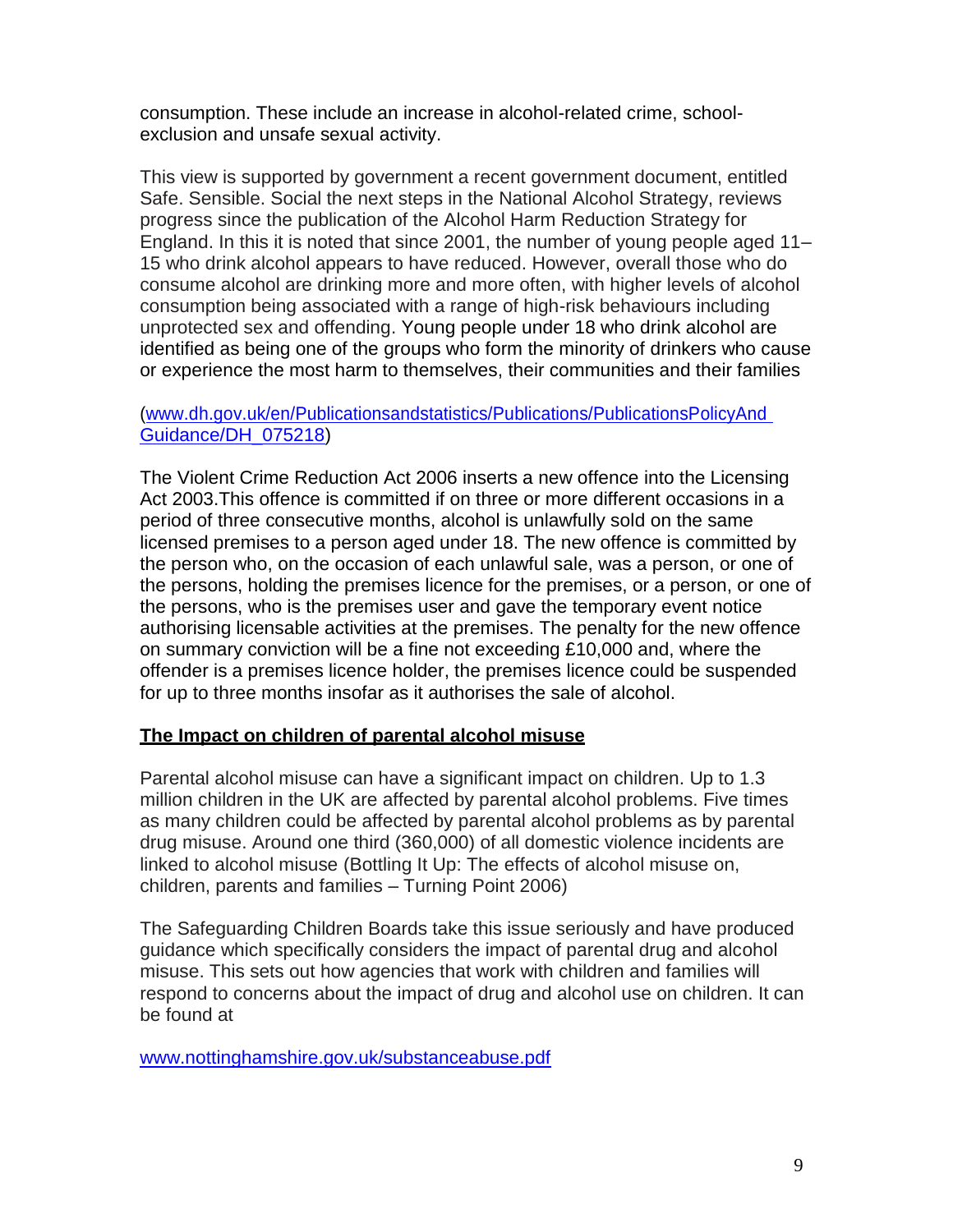#### **Implementing your operating schedule to safeguard children**

In order to ensure the licensing objectives of the Licensing Act 2003 are met it is crucial that the licensee and his/her workforce implement the plan set out in their Operating Schedule. Only in this way can children be protected from potential harm and shielded from inappropriate activities or individuals. If the licensee and his/her staff receive good quality training and the Operating Schedule is enforced, children should be able to enjoy the leisure and entertainment culture and benefit both educationally and developmentally from the experience within a safe environment.

Successful and effective implementation needs investment: in staff training, in regular reviews of safeguarding control measures and in the rigorous implementation of a robust Operating Schedule.

### **Who to contact and where to find more information about some of the issues referred to in this document**

#### **If your query specifically relates to licensing**

Nottingham City Safeguarding Children Board: [safeguarding.partnerships@nottinghamcity.gov.uk](mailto:safeguarding.partnerships@nottinghamcity.gov.uk)

Nottinghamshire Safeguarding Children Board: [michelle.elliott@go.gcsx.gov.uk](mailto:michelle.elliott@go.gcsx.gov.uk)

#### **If your concern is about the welfare of a child or children**

If concerns arise about a child's safety or well being it is important to take appropriate action, which is usually to contact the Police or Children's Social Care (CSC). You don't necessarily have to be able to identify the child in question. It is strongly advised that you do not attempt to investigate yourself as this could make the situation worse.

Children's Social Care staff are committed to working in partnership with children and their families. Your call could make the difference in helping to make sure that families receive support before things reach a crisis.

#### **Nottingham City**

Children's Social Care is 0115 **9155500**, for urgent concerns out of hours **9159229.**